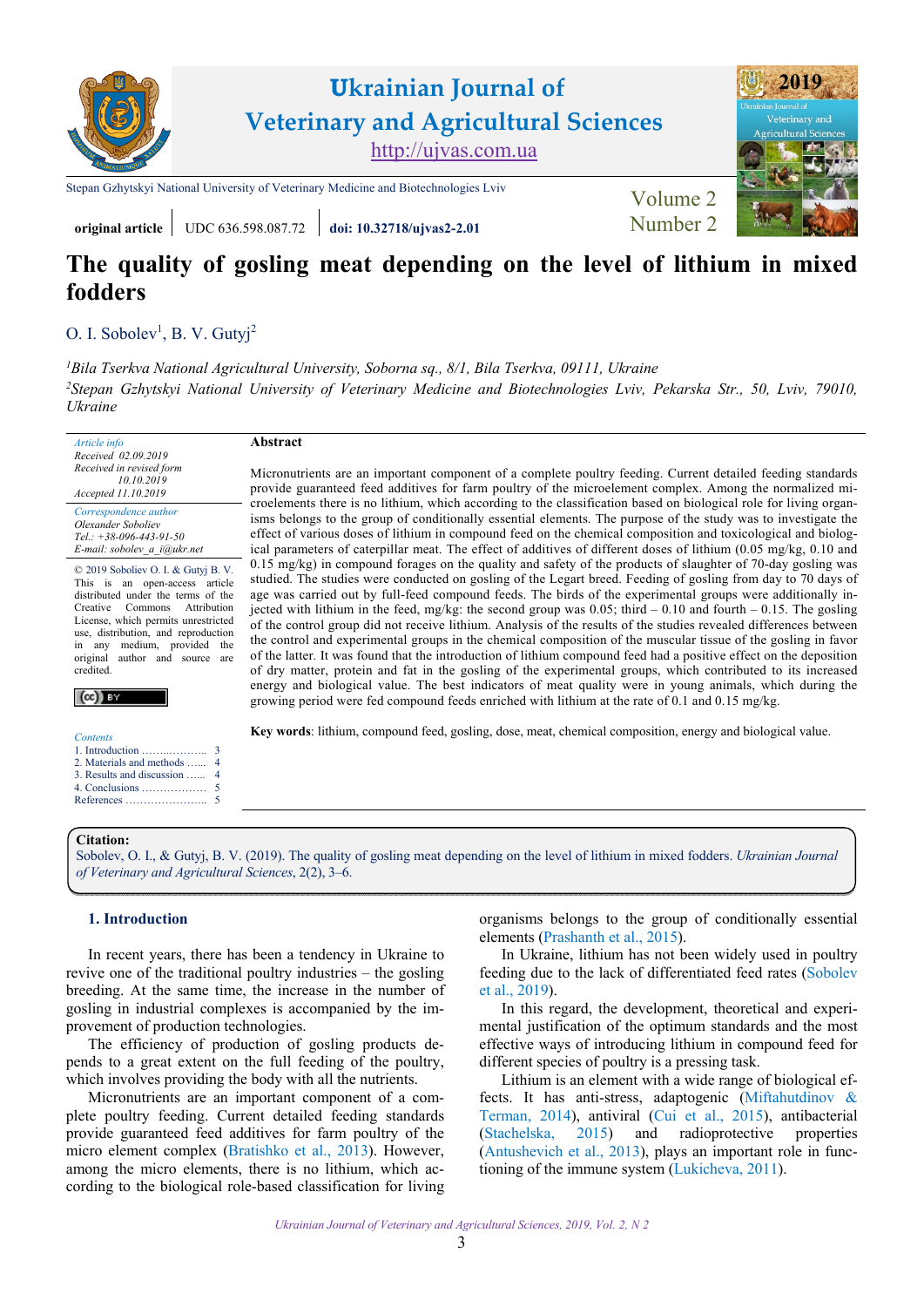<span id="page-1-0"></span>The discovery of the biological properties of lithium was the basis for its use in zootechnical practice, including poultry.

Today, there is evidence that the use of lithium as a feed additive stimulates the growth and development of the bird, increases its conservation, reduces feed costs per unit weight gain ([Homchenko et al., 2005](#page-2-0); [Preobrazhenskij & Evtinov,](#page-3-0) [2006\)](#page-3-0), contributes to the increase in the weight of half-eaten carcasses and their edible parts ([Grybanova et al., 2013](#page-2-0)), and improves the quality of meat products ([Lukicheva,](#page-3-0) [2011\)](#page-3-0).

At the same time, the issue of veterinary-sanitary evaluation of poultry products for the use of lithium supplements in their diets has not been sufficiently studied and only on broiler chickens ([Bachinskaja, 2009](#page-2-0)).

Due to the limited amount of scientific work on the effect of lithium additives in compound feeds on the nutritional and biological value of poultry meat, additional research has become necessary.

*The purpose and objectives of the study.* The purpose of the study was to investigate the effect of various doses of lithium in compound feed on the chemical composition and toxicological and biological parameters of gosling meat.

#### **2. Materials and methods**

The studies were conducted on gosling of the Legart breed. Feeding of gosling from day to 70 days of age was carried out by full-feed compound feeds. Poultry of the experimental groups were additionally injected with lithium in the feed, mg/kg: the second group was  $0.05$ ; third  $-0.10$  and fourth – 0.15. The gosling of the control group did not receive lithium.

At the end of cultivation, the control slaughter of poultry was carried out, 3 heads from each group, the most common by live weight. Medium muscle tissue sampling was performed during anatomical disassembly of gosling.

The chemical composition of muscle tissue was determined by conventional methods of zootechnical analysis: total moisture by the arbitration method at a temperature of  $103 \pm 2$  °C; protein – biuret method; fat – by binary mixtures; ash – by the method of dry ashing at a temperature of  $525 \pm 25$  °C.

Toxicological and biological examination and determination of the relative biological value of the muscular tissue of the gosling was performed by micromethods using the tetrahymic pyriformis ciliated infusion.The energy value of meat was calculated by the formula:

$$
X = [C - (X + 3)] \times 4, 1 + (X \times 9, 3),
$$

where  $X$  is the energy value of 100 g of meat, kcal; C – content of dry matter in meat,  $\%$ ;  $\mathbb{X}$  – meat fat content,  $\%$ ; 3 – the ash content of meat,  $\%$ .

#### **3. Results and discussion**

An analysis of the results of the studies revealed differences between the groups in the chemical composition of the muscular tissue of the gosling, which, in our opinion, are caused by the inclusion in the composition of lithium feed. Better meat quality indicators were found in experimental groups (Tables 1, 2).

#### **Table 1**

The chemical composition and biological value of the gosling breast muscles ( $X \pm S_x$ , n = 3)

| Indicator                               | Group                    |                          |                          |                          |  |
|-----------------------------------------|--------------------------|--------------------------|--------------------------|--------------------------|--|
|                                         | control                  | 2 research               | 3 research               | 4 research               |  |
| Content of, $\%$ :                      |                          |                          |                          |                          |  |
| Dry matter                              | $25.2 \pm 0.32$          | $26.4 \pm 0.44$          | $26.8 \pm 0.48*$         | $26.7 \pm 0.43*$         |  |
| Protein                                 | $19.6 \pm 0.41$          | $20.3 \pm 0.43$          | $20.4 \pm 0.40$          | $20.6 \pm 0.42$          |  |
| Fat                                     | $3.9 \pm 0.32$           | $4.1 \pm 0.33$           | $4.5 \pm 0.34$           | $4.0 \pm 0.35$           |  |
| Ash                                     | $1.2 \pm 0.19$           | $1.0 \pm 0.24$           | $1.2 \pm 0.19$           | $1.3 \pm 0.18$           |  |
| Energetic value kcal /100 g             | $118.4 \pm 3.37$         | $125.7 \pm 2.94$         | $128.0 \pm 3.25$         | $124.8 \pm 3.89$         |  |
| The number of infusions grown, pcs / ml | $5.29 \pm 0.233$         | $5.45 \pm 0.229$         | $5.47 \pm 0.232$         | $5.51 \pm 0.228$         |  |
|                                         | $\times$ 10 <sup>4</sup> | $\times$ 10 <sup>4</sup> | $\times$ 10 <sup>4</sup> | $\times$ 10 <sup>4</sup> |  |
| Relative biological value,%             | 100                      | 103.0                    | 103.4                    | 104.1                    |  |

*Note:* the probability of difference between control and study groups:  $^* - P < 0.05$ 

In the breast muscles, the gosling of the experimental groups observed an increase in dry matter content. Thus, if in the young of the control group this figure was 25.2 %, in the poultry of the second experimental group it was higher by 1.2 %, of the third – by 1.6 ( $P \le 0.05$ ) and of the fourth by 1.5 % ( $P < 0.05$ ). The increase in dry matter content in the breast muscles was due to the increase in protein and fat.

It is noteworthy that in this group of experimental gosling muscle protein content tended to increase (20.3 %, 20.4 and 20.6 %, respectively, compared to 19.6 % in the control group) with increasing dose of lithium in forage.

The fat levels in the muscles of the breasts of the experimental groups increased slightly. The difference between the control group was  $0.2-0.6$  %. No significant differences were found in the ash content between the groups. In the breast muscles of the control and third experimental groups,

the amount of ash was equal to 1.2 %. Meanwhile, their peers from the second experimental group, it was 0.1 % lower and the fourth  $-0.1$  % higher.

The caloric content of the chest muscles was largely determined by the protein and fat content of the muscles, therefore, it was highest in the gosling of the experimental groups. Calculations showed that the energy value of 100 g of breast muscle in young animals of the second experimental group was 125.7 kcal, the third – 128.0 and the fourth – 124.8 kcal, which is 6.1 %, 8.1 and 5.4 % respectively higher than in the young of the control group.

Among the criteria recommended for evaluating the quality of meat, the most objective is the indicator of its biological value, which determines the degree of compliance of the food product to the optimal needs of the person and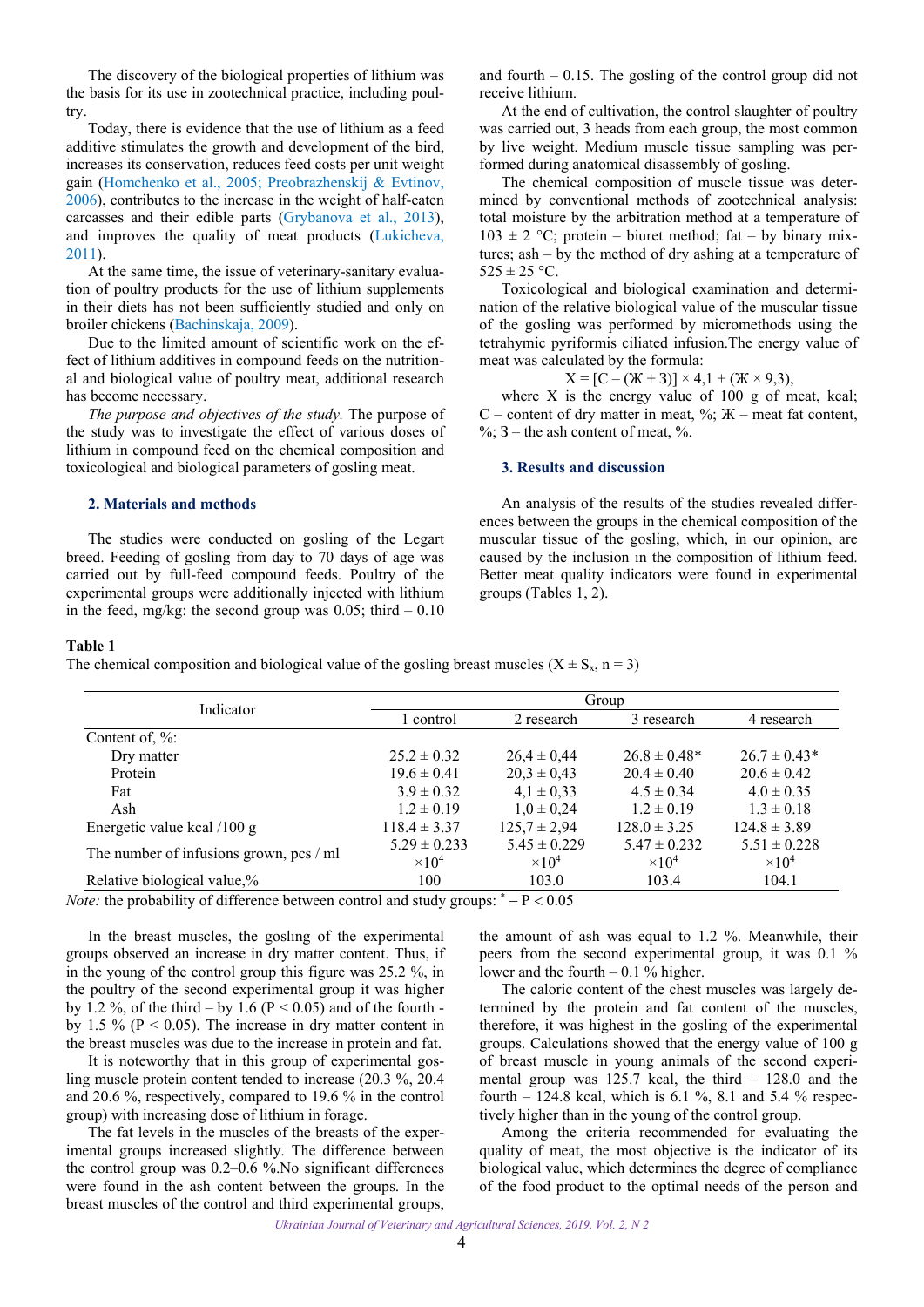<span id="page-2-0"></span>guarantees its harmless use according to physiological standards.

Micromethods, based on the use of tetrachyme pyriformis as a test organism of the ciliated tetrachyme infusion, have established the higher relative biological value of gosling fed with forage with lithium addition.

The criterion of the relative biological value of the meat was the number (expressed as a percentage) of the infusions in the experimental samples that grew in 3 days relative to the number of cells grown in the control samples.

The results show that the relative biological value of the breast muscles of the young in the study groups was 3.0– 4.1 % higher than the control group.

Analysis of the average samples of the thigh muscles and shins of the experimental gosling showed that they were different in chemical composition from the thoracic muscles. The nature of the deposition of dry matter, protein, fat and ash in the leg muscles of the study groups indicates a positive effect of lithium supplements (Table 2).

#### **Table 2**

The chemical composition and biological value of the thigh muscles and tibia ( $X \pm S_x$ , n = 3)

| Indicator                                 | Group                    |                          |                          |                          |  |
|-------------------------------------------|--------------------------|--------------------------|--------------------------|--------------------------|--|
|                                           | control                  | 2 research               | 3 research               | 4 research               |  |
| Content of, $\%$ :                        |                          |                          |                          |                          |  |
| Dry matter                                | $25.7 \pm 0.41$          | $27.5 \pm 0.46^*$        | $28.6 \pm 0.44**$        | $28.4 \pm 0.41**$        |  |
| protein                                   | $18.5 \pm 0.17$          | $19.0 \pm 0.13$          | $19.2 \pm 0.14*$         | $19.5 \pm 0.16$ **       |  |
| fat                                       | $5.8 \pm 0.30$           | $7.0 \pm 0.17*$          | $7.9 \pm 0.21$ **        | $6.9 \pm 0.22*$          |  |
| ash                                       | $1.1 \pm 0.19$           | $0.9 \pm 0.17$           | $1.0 \pm 0.18$           | $1.1 \pm 0.14$           |  |
| Energetic value, kcal/100g                | $131.0 \pm 2.12$         | $145.0 \pm 2.35*$        | $153.6 \pm 0.95***$      | $147.9 \pm 3.24*$        |  |
| The number of infusions grown, $pcs / ml$ | $7.09 \pm 0.230$         | $7.17 \pm 0.220$         | $7.23 \pm 0.236$         | $7.22 \pm 0.241$         |  |
|                                           | $\times$ 10 <sup>4</sup> | $\times$ 10 <sup>4</sup> | $\times$ 10 <sup>4</sup> | $\times$ 10 <sup>4</sup> |  |
| Relative biological value, %              | 100                      | 101.2                    | 102.1                    | 101.9                    |  |

*Note:* the probability of difference between control and study groups:  $\bar{P}$   $P$   $<$  0.05;  $\bar{P}$   $P$   $<$  0.01;  $\bar{P}$   $P$   $<$  0.001

As can be seen from Table 2, the gosling of the study groups were likely to have increased dry matter content in the thigh and leg muscles. The difference in this indicator between the control and the second study groups was 1.8 %  $(P < 0.05)$ , the third – 2.9 (P < 0.01) and the fourth – 2.7 %  $(P < 0.01)$ .

Protein content in the muscles of the thighs and shins of young animals of the second experimental group was 0.5 %, the third –  $0.7\%$  (P < 0.05) and the fourth – 1.0%  $(P < 0.01)$  higher than the gosling of the control group, where the same indicator was 18.5 %. However, in this group of muscle tissue the nature of fat deposition has significantly changed. Its content in the leg muscles of the second experimental group probably increased by 1.2 %  $(P < 0.05)$ , the third – by 2.1  $(P < 0.01)$  and the fourth – by 1.1 % ( $P < 0.05$ ) compared with the control group. However, the differences in this indicator did not have a regular relationship with the level of lithium in the feed.

In the thigh and leg muscles of the control and fourth experimental groups, the ash content was the same, accounting for 1.1 %. The young of the second and third experimental groups gave the control group birds 0.2 and 0.1 %, respectively.

Significant differences between the control and experimental groups were determined by the energy value of the hip and leg muscles. The difference was in favor of the latter and equaled to 10.7% ( $P < 0.05$ ), 17.2 ( $P < 0.001$ ) and 12.9 % ( $P < 0.05$ ), respectively.

In comparison with the control group, the gosling of the experimental groups were found to be higher (by 1.2–2.1 %) and the relative biological value of the thigh and leg muscles.

The evidence of gosling meat non-toxicity was the absence in all test specimens of the lost infusions and any pathological changes of the Tetrachymena pyriformis during the incubation period.

#### **4. Conclusions**

The introduction of lithium compound feed had a positive effect on the deposition of solids, protein and fat in the gosling meat, which increased its energy and biological value.

The best meat quality indicators were in young animals, which were fed 0.1 % lithium-enriched compound feeds during the growing period and 0.15 mg/kg.

#### **References**

- Antushevich, A. A., Antushevich, A. E., Grebenjuk, A. N., Tarumov, R. A., & Antonov, V. G. (2013). Jeksperimental'noe izuchenie lechebnoj jeffektivnosti litievoj soli disul'fida glutationa v uslovijah ostrogo vneshnego vozdejstvija gammaizluchenija. *Radiacionnaja biologija. Radiojekologija*, 53(5), 451–458 (in Russian).
- Bachinskaja, V. M. (2009). Veterinarno-sanitarnaja jekspertiza mjasa brojlerov pri podkormke litiem karbonata. *Veterinarnaja medicina*, 1–2, 21–22 (in Russian).
- Bratishko, N. I., Ionov, I. A., Ibatullin, I. I., Prytulenko, O. V., Klymenko, T. Je., Kotyk, A. M., Katerynych, O. O., Zhukors'kyj, O. M., Gavilej, O. V., Poljakova, L. L., & Grycenko R. B. (2013). Efektyvna godivlja sil's'kogospodars'koi' ptyci. Agrarna nauka. Kyi'v (in Ukrainian).
- [Cui, J., Xie, J., Gao, M., Zhou, H., Chen, Y., Cui, T., Bai, X.,](https://doi.org/10.3851/IMP2924)  Wang, H., & Zhang, G. (2015). Inhibitory effects of lithium chloride on replication of type II porcine reproductive and respiratory syndrome virus in vitro. *Antiviral Therару*, 20(6), 565–572. doi: 10.3851/IMP2924.
- Grybanova, A. A., & Soboljev, O. I. (2013). M'jasna produktyvnist' gusenjat za vykorystannja u kombikormah dobavok litiju. *Tehnologija vyrobnyctva i pererobky produkcii' tvarynnyctva*, 10, 34–37 (in Ukrainian).
- Homchenko, O., & Naumova, L. (2005). Vlijanie litija na rost i razvitie molodnjaka pticy. *Pticevodstvo*, 12, 21–22 (in Russian).